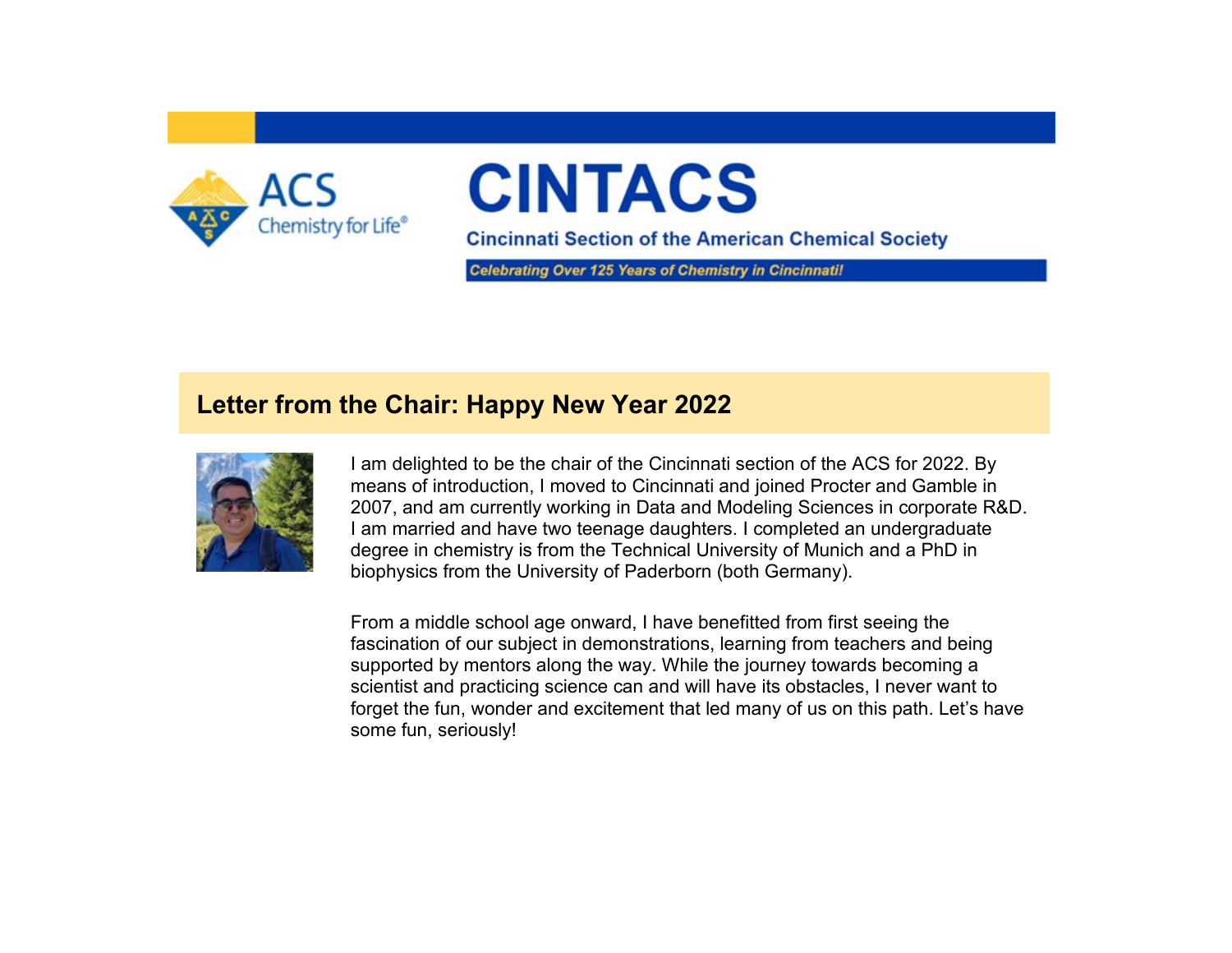I want to thank Dr. Susan Marine and the executive [committee members](https://www.acscincinnati.org/about/about.php) for leading us through 2021 and look forward to working with a committed executive committee to serve our mission (paraphrased from our bylaws): promote the advancement of chemistry in research and education, to improve the usefulness of chemists and to continue educating the general public about the usefulness of chemistry.

I had the first version of this newsletter ready in early January before the local impact of the latest COVID-19 wave became apparent. We have some wonderful speakers and events lined up for the next months. Unfortunately, given the recent surge, we will once again have to decide whether we can do this safely in person.

Part of my goals for 2022 aim to find a balance between the benefit of in-person networking at meetings and our safety.

- 1. We aim to return to in-person events where possible including all applicable laws and rules as well as guidance from the CDC and our national organization. We will follow the American Chemical Society's [example for](https://www.acs.org/content/acs/en/meetings/acs-meetings/registration/attendee-safety-plan.html)  [the upcoming National meeting](https://www.acs.org/content/acs/en/meetings/acs-meetings/registration/attendee-safety-plan.html) and will require in person attendees to be fully vaccinated against COVID-19. When in doubt, we will err on the side of virtual Zoom meetings.
- 2. As we move towards in-person meetings, we will also experiment with hybrid meetings. We will work to make our meetings accessible to attendees who for COVID-19 and other reasons cannot attend in person.
- 3. Increase member engagement and participation. Past participation, feedback through the survey last October and the executive committee have highlighted this as an ongoing opportunity area. We have dedicated committee chairs with plans for programming targeting different groups within our section.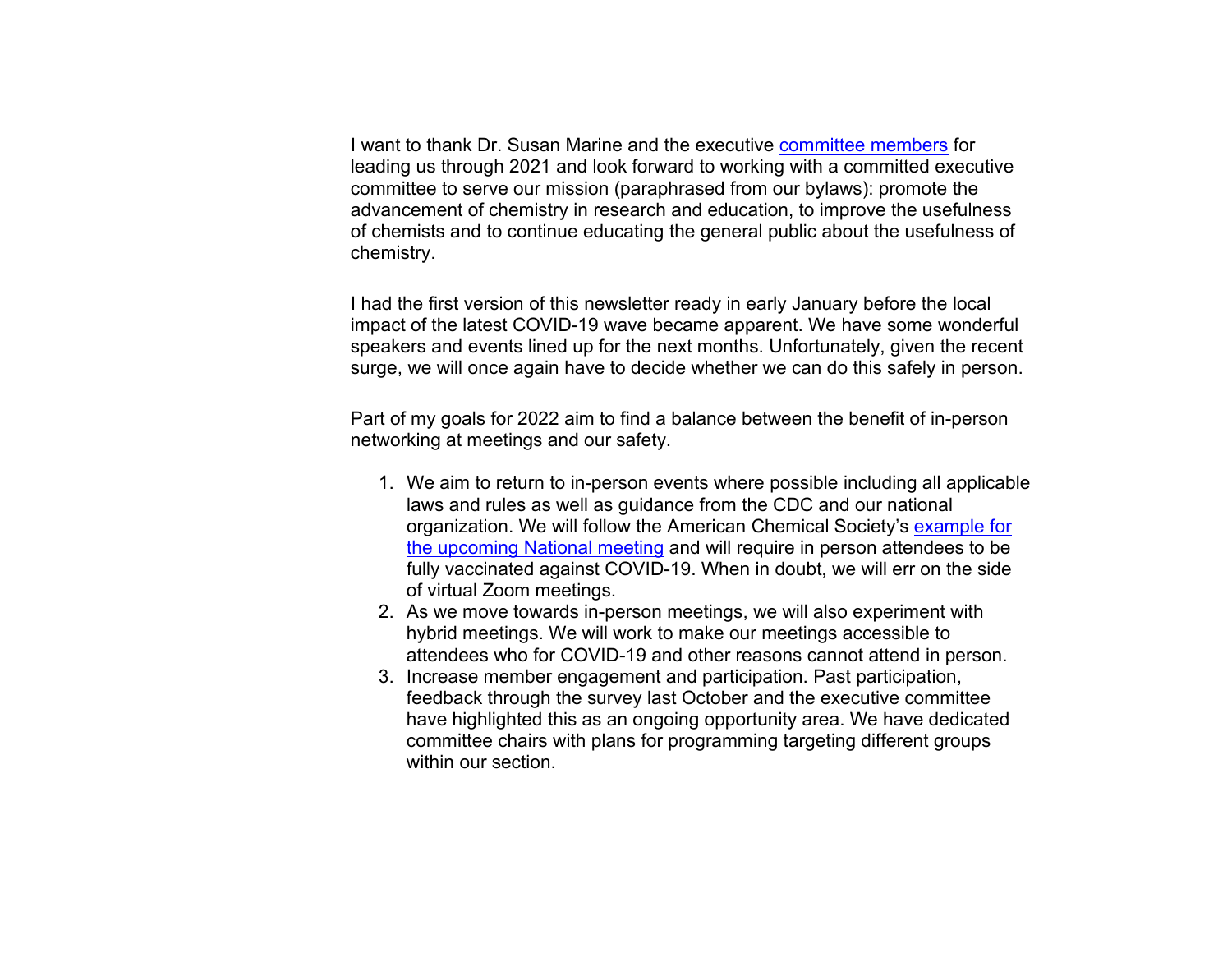We have a number of interesting events planned for the next months. You can stay up do date via this e-mail newsletter and our website at [acscincinnati.org.](http://www.acscincinnati.org/) I invite you to provide ideas, suggestions and feedback to me.

Happy New Year 2022! [Peter Koenig](mailto:chair@acscincinnati.org) Chair, Cincinnati Section of the American Chemical Society.

#### **Postponed: A Tale of Two Entities: From Academia to Industry**



Dr. Christopher Pulliam (Senior Scientist, Procter and Gamble) will present in the near future on his journey from academia as a PhD student into a role as an industrial scientist in R&D at P&G's Corporate Analytical organization. In coordination with our speaker, we have decided to postpone this event in favor of an in-person meeting when possible. [More information.](https://www.acscincinnati.org/meetings/meetings.php?meeting=meeting2022tbd)

**February Meeting: Dissolution Recycling of Polyolefins Using Alkane Solvents**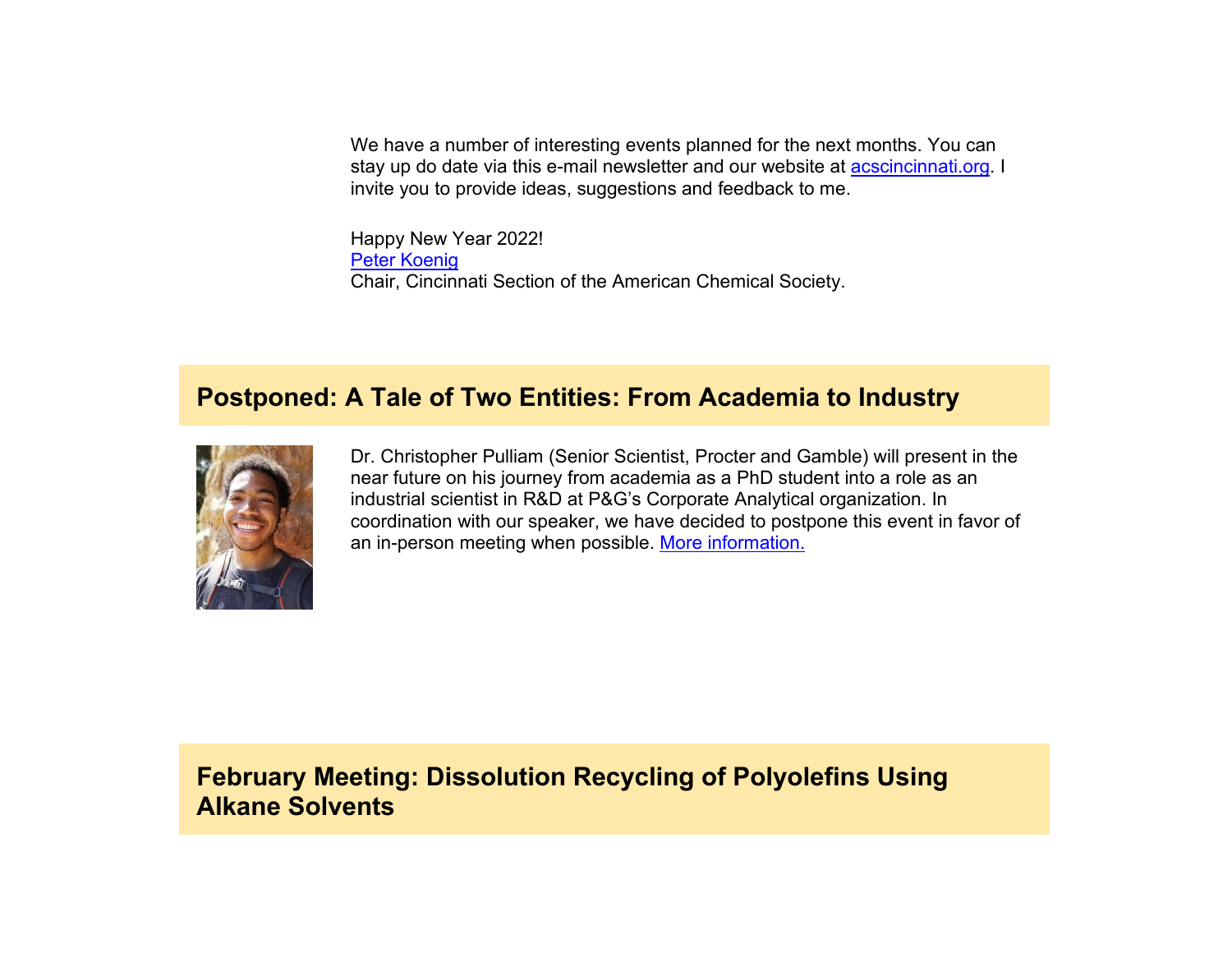

Dr. John Layman (Senior Director, Procter and Gamble) will present at our February 24th meeting. We will announce by early February whether this meeting will take in person or virtually via Zoom. [More information.](https://www.acscincinnati.org/meetings/meetings.php?meeting=meeting20220224)

## **Cincinnati Chemist & Research Assistant/Technician of the Year**



These awards recognize outstanding individuals wo work in chemistry related fields and have made significant contributions to their field, society and community. We encourage you to nominate deserving individuals. [See here for](https://www.acscincinnati.org/main/main.php#chem_award) [details.](https://www.acscincinnati.org/main/main.php#chem_award)

#### **Excellence in Teaching Awards**